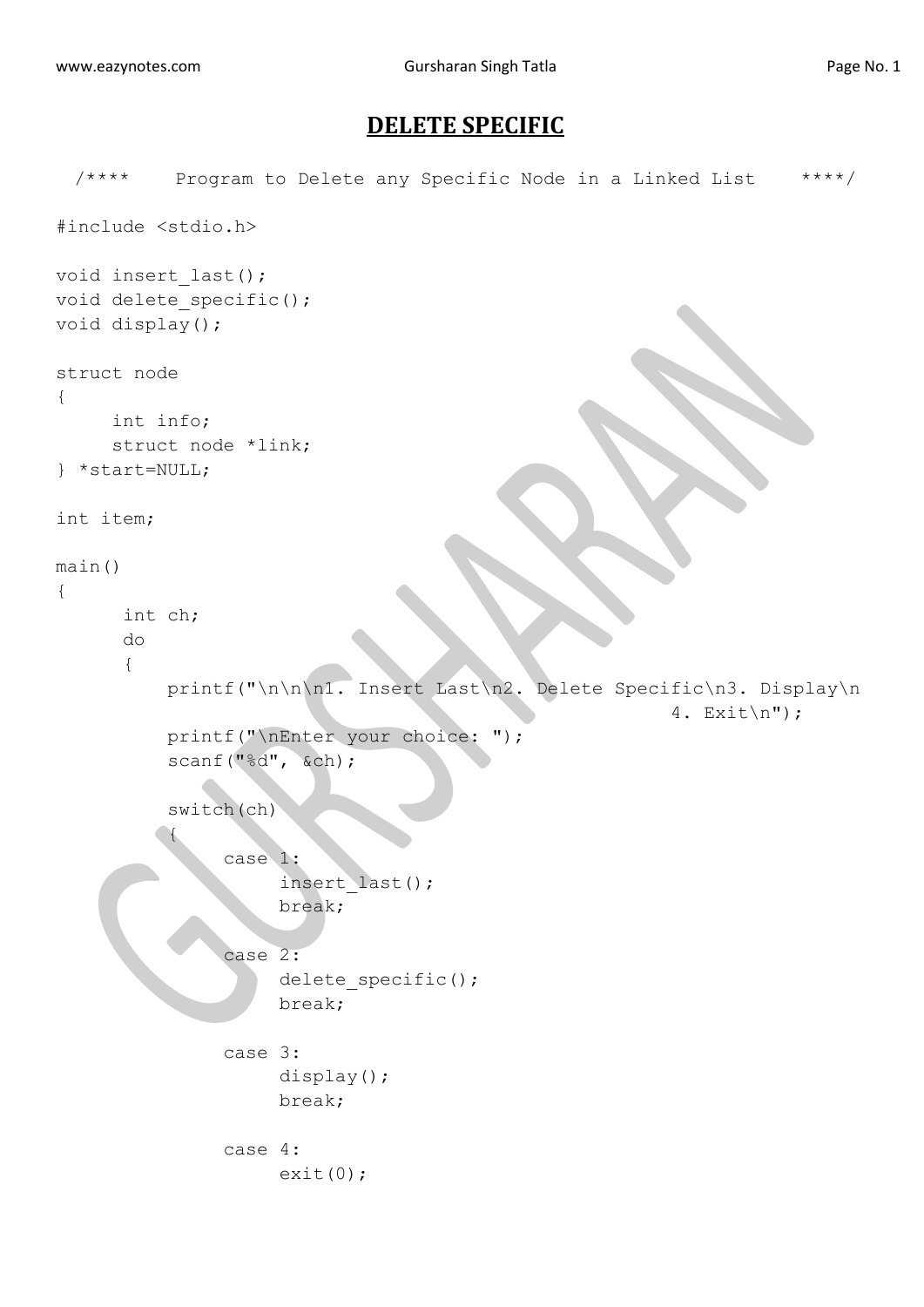```
 default:
                    printf("\n\nInvalid choice. Please try again.\n");
 }
       } while (1);
} 
void insert_last()
{
     struct node *ptr;
     printf("\n\nEnter item: ");
     scanf("%d", &item);
     if(start == NULL){
          start = (struct node *)malloc(sizeof(struct node));
          start->info = item;
          start->link = NULL;
     }
     else
     {
          ptr = start;
           while (ptr->link != NULL)
                ptr = ptr->link; ptr->link = (struct node *)malloc(sizeof(struct node));
           ptr = ptr->link;
          ptr->info = item;
          ptr->link = NULL;}
     printf("\nItem inserted: %d\n", item);
}
void delete_specific()
{
      struct node *ptr, *prev;
      printf("\n\nEnter ITEM which is to be deleted: ");
      scanf("%d", &item);
      if (start == NULL)
           printf("\n\nLinked list is empty.\n");
```